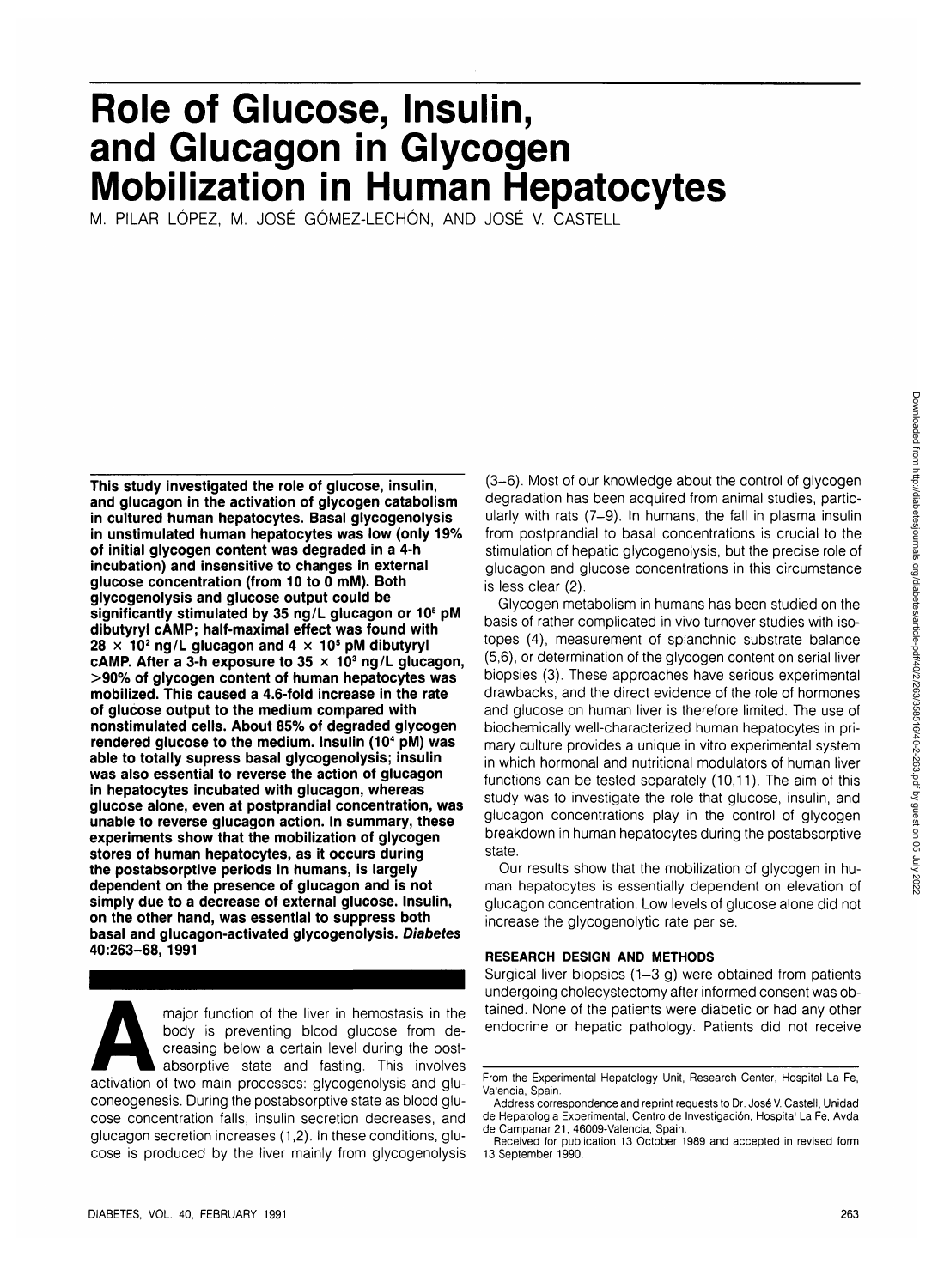medication during the week before surgery and were subjected to an overnight fast. Analytical data of serum from liver donors showed no abnormalities in liver function. Total bilirubin concentration ranged from 5 to 15 mg/L, and conjugated bilirubin was <3 mg/L. Glutamic-oxalacetic transaminase and glutamic-pyruvic transaminase never exceeded 50 U/L, and  $\nu$ -glutamyl transpeptidase was  $\leq 70$ U/L. Morphological analysis did not reveal pathological alterations.

Hepatocyte isolation was performed within 1 hr after resection by microperfusion of the biopsies (10.11). Briefly, the tissue was first perfused with 250 ml of calcium-free buffer (137 mM NaCl, 2.68 mM KCl, 0.7 mM Na<sub>2</sub>HPO<sub>4</sub>, 10 mM HEPES, 10 mM glucose, and 0.5 mM EGTA, pH 7.5) at 37°C, with a 10-ml/min per catheter flow rate. The washing perfusate was not recirculated. The second step was a recirculating perfusion with the same buffer without EGTA, containing 5 mM CaCI<sub>2</sub> and 0.5 mg/ml of collagenase (Boehringer Mannheim, Mannheim, FRG; enzyme activity 0.37 U/mg), at the same flow rate and temperature. Perfusion was continued for  $\sim$ 30 min until sufficient softening of the tissue. The perfusion buffers were continuously gassed with 5%  $CO<sub>2</sub>/95% O<sub>2</sub>$ . The cellular suspension was washed in ice-cold buffer and centrifuged for 2 min at 50  $\times$  g. The washing procedure was repeated with ice-cold Ham's F-12 medium supplemented with 0.2% bovine serum albumin  $(BSA)$  and  $10<sup>4</sup>$  pM insulin.

Cell viability, assessed by the trypan blue dye-exclusion test, oscillated between 85 and 90%. Hepatocytes were then suspended in warm (37°C) Ham's F-12 medium supplemented with 0.2% BSA, 2% newborn calf serum, 50 U/ml penicillin, 50 µg/ml streptomycin, and 10<sup>4</sup> pM insulin, at a final density of  $0.5 \times 10^6$  viable cells/ml. Cells were seeded on fibronectin-coated (12) plastic culture dishes (3.5 cm diam) at a final density of 75,000 viable cells/cm<sup>2</sup> in appropriate volume of medium and incubated at 37°C in a humified 5%  $CO<sub>2</sub>/20% O<sub>2</sub>$  gas atmosphere. To remove nonattached cells, the culture medium was changed 1 h after seeding. Twenty-four hours later, after three washes, cells were shifted to serum-free medium. Ham's F-12 medium is a complex mixture of inorganic salts, vitamins, amino acids, and other nutrients (13). It contains 0.001 M pyruvate, 10<sup>3</sup>  $\mu$ M gluta-

TABLE 1 Basal glycogenolysis in human hepatocytes mine, and 100  $\mu$ M alanine as major gluconeogenic substrates. Experiments were initiated by incubating cells in fresh medium containing the hormone and glucose concentrations indicated.

Glycogenolysis was determined as net variation in glycogen content during the incubation period. At indicated times, monolayers were carefully rinsed with cold saline and quickly frozen in liquid N<sub>2</sub>. Hepatocytes were harvested in 1 ml of cold saline, an aliquot was taken to determine protein content, and the remainder was processed in the same tube for glycogen extraction and assay as described previously (14). Glycogen was extracted by digestion with 30% KOH and subsequent precipitation and reprecipitation with ethanol (66% final concn) and was later assayed with the anthrone reagent (15). Protein content of monolayers was determined with BSA as standard (16). Glycogen content was finally expressed as nanomoles of glucose equivalents per milligram of cellular protein. Glycogen standards containing albumin as exogenous protein were processed in the same way as the samples. The recovery of glycogen during the whole procedure was  $93 \pm 4\%$  for standards containing 15-150 nmol glucose. Glucose output to the incubation medium was assayed by the glucose oxidase method in neutralized perchloric acid supematants from aliquots taken at regular intervals (17).

Results in this study correspond to experiments performed in 13 independent hepatocyte cultures obtained from 13 different liver biopsies. Data are expressed as means  $\pm$  SD for cultures as indicated in figure legends. Statistical significance of differences was performed with analysis of variance and subsequent Newman-Keuls' test for multiple comparison where appropriate. Other comparisons were made by the Student's t test.  $P < 0.05$  was considered significant.

## **RESULTS**

Human hepatocytes after 24 h in culture had an average mean  $\pm$  SD glycogen content of 1324.6  $\pm$  458.4 nmol glucose/mg as determined in 13 different cell preparations. In the absence of insulin, basal glycogenolysis accounted for a 19% reduction of the initial glycogen content after a 4-h incubation (Table 1). Adding 10" pM insulin to culture me-

| Biopsy    | Initial<br>glycogen content<br>at time 0 (nmol glucose/mg) | Final glycogen content<br>(nmol glucose/mg) |                    | Net glycogen degradation<br>in cells without insulin      |                |
|-----------|------------------------------------------------------------|---------------------------------------------|--------------------|-----------------------------------------------------------|----------------|
|           |                                                            | + Insulin                                   | – Insulin          | nmol glucose $\cdot$ mg $^{-1}$ $\cdot$ 4 h <sup>-1</sup> | % of initial   |
|           | $1383.9 \pm 98.8$                                          | $1375.6 \pm 155.0$                          | $1019.5 \pm 43.6$  | $364.4 \pm 43.6$                                          | 26.3           |
|           | $640.6 \pm 25.6$                                           | $617.5 \pm 6.4$                             | $461.6 \pm 19.6$   | $179.0 \pm 19.6$                                          | 27.9           |
| 3         | $491.8 \pm 14.2$                                           | $474.0 \pm 4.2$                             | $445.6 \pm 12.5$   | $46.2 \pm 12.5$                                           | 9.4            |
| 4         | $1316.8 \pm 56.5$                                          | $1290.5 \pm 118.5$                          | $1113.2 \pm 106.0$ | $203.6 \pm 106.0$                                         | 14.9           |
| 5         | $924.6 \pm 167.4$                                          | $941.2 \pm 129.0$                           | $789.4 \pm 60.6$   | $135.1 \pm 60.0$                                          | 14.6           |
| 6         | $1443.7 \pm 150.2$                                         | $1469.7 \pm 161.5$                          | $1144.9 \pm 122.6$ | $298.8 \pm 122.6$                                         | 20.7           |
| Mean ± SD | $1033.6 \pm 407.7$                                         | $1028.1 \pm 416.6$                          | $829.0 \pm 316.3$  | $204.5 \pm 114.0$                                         | $19.0 \pm 7.3$ |
|           |                                                            |                                             |                    |                                                           |                |

Cultured (24 h) hepatocytes from 6 different biopsies were incubated in fresh Ham's F-12 medium containing 10 mM glucose with or without 10<sup>4</sup> pM insulin. Table shows the mean  $\pm$  SD glycogen content for 3 or 4 dishes of cells from separate cultures, determined at time 0 and after a 4-h incubation period. Glycogen content is expressed as nmol glucose equivalent/mg cellular protein. Net glycogen degradation was calculated as the mean of the values obtained by subtraction of the mean of the initial content from the final content in each dish of cells after incubation in the absence of insulin.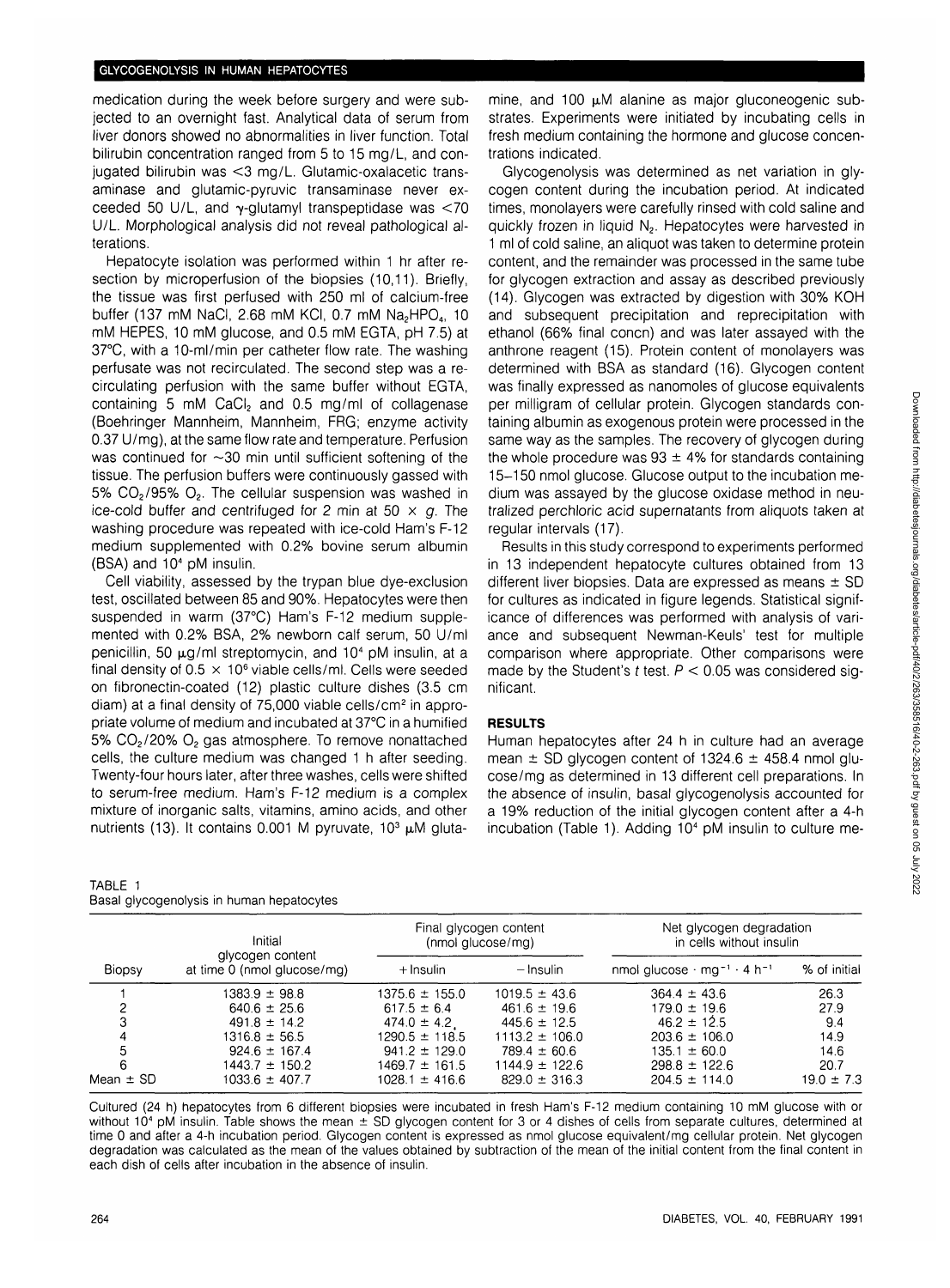dium abolished this degradation, and 24 h later, mean  $\pm$ SD glycogen content of hepatocytes was similar to initial values (1144.8  $\pm$  586.4 nmol glucose/mg,  $n = 6$  cultures; Table 1).

To investigate whether glycogenolysis could be activated by low glucose concentration, we incubated human hepatocytes in Ham's F-12 medium containing decreasing amounts of glucose. As shown in Fig. 1, this is not the case, and lowering glucose concentration in external medium did not lead to a significant increase of net glycogen degradation on human hepatocytes. Basal glycogenolysis, even in the total absence of glucose, was similar to that determined in the absence of insulin (Table 1), and at the end of the 4-h incubation period, hepatocytes still preserved 70-80% of their initial glycogen content. In these conditions, the glucose released from hepatocytes to the medium accounted for  $\sim$ 85  $\pm$  8% of the hydrolyzed glycogen.

Glucagon and dibutyryl cAMP activated glycogenolysis in a dose-dependent manner (Fig. 2). Hepatocytes were sensitive to glucagon concentrations as low as 35 ng/L. Halfmaximal effect was elicited by 28  $\times$  10<sup>2</sup> ng/L, and maximal effects were observed with  $35 \times 10^3$  ng/L glucagon. Dibutyryl cAMP stimulated glycogenolysis with a half-maximal response at 4  $\times$  10<sup>5</sup> pM. Maximal effect was exerted by 10<sup>8</sup> pM dibutyryl cAMP. Maximal glycogenolytic rates were similar for both agents (~3.4-fold basal glycogenolysis), and  $\sim$ 90% of the glycogen stores were hydrolyzed within a 3-h incubation. The maximal glycogen degradation caused by 35  $\times$  10<sup>4</sup> ng/L glucagon and 10<sup>9</sup> pM dibutyryl cAMP  $(1206.0 \pm 20.4 \text{ and } 1295.0 \pm 36.1 \text{ nmol glucose/mq, re-}$ spectively) in the absence of glucose was equivalent to that found when hepatocytes were incubated with the same hormone concentration but in the presence of 10 mM glucose  $(1155.9 \pm 36.4 \text{ and } 1197.2 \pm 33.5 \text{ nmol glucose/mq, re-}$ spectively).

The output of glucose after stimulating hepatocytes with  $35 \times 10^3$  ng/L glucagon or  $10^8$  pM dibutyryl cAMP in glu-



**FIG. 1. Effect of glucose concentration on basal glycogenolysis. Cultured (24 h) human hepatocytes were incubated in hormone-free Ham's F-12 culture medium containing increasing amounts of glucose. Glycogen content of monolayers was assayed at beginning and end of 4-h incubation. Individual data points from 3 independent hepatocyte cultures (shaded area, mean ± SD) are shown and are expressed as net glycogen degraded in 4 h. Initial glycogen content of each culture was 640.0 ± 25.6,1316.8 ± 56.5, and 1522.2 ± 106.5 nmol glucose/mg, respectively.**



**Fig. 2. Dose-response activation of glycogenolysis by glucagon and dibutyryl cAMP. Cultured (24 h) human hepatocytes were incubated in glucose-free Ham's F-12 medium containing increasing concentrations of glucagon (•) or dibutyryl cAMP (•). Glycogen content was assayed at beginning and end of 3-h incubation. Values are means ± SD of 4 or 5 different plates from representative experiment and correspond to glycogen content found at end of incubation. Initial glycogen content was 1383.9 ± 98.8 nmol glucose/mg. Data points with no SD bars drawn had SD less than area of symbol. Values versus control are significant (P < 0.05 by Student's t test) at 35 ng/L (10 pM) glucagon and 10<sup>s</sup> pM dibutyryl cAMP. x-Axis, glucagon concentrations.**

cose-free medium proceeded linearly for at least 75 min, decreasing slowly thereafter (data not shown). During this initial period, 35  $\times$  10<sup>3</sup> ng/L glucagon stimulated mean  $\pm$ SD glucose output from  $1.6 \pm 0.2$  to  $7.4 \pm 1.4$  nmol glucose released  $\cdot$  mg<sup>-1</sup>  $\cdot$  min<sup>-1</sup> ( $n = 3$  different cultures), a 4.6-fold increase compared with control values. Similarly, 10<sup>8</sup> pM dibutyryl cAMP increased glucose output to  $7.7 \pm 0.3$  nmol glucose released · mg<sup>-1</sup> · min<sup>-1</sup>. Glycogen measurement at the end of the incubation (3 h) showed that glucose released to the medium accounted for 81  $\pm$  14% of the depleted glycogen ( $n = 3$  different biopsies). Glucose output in the absence of hormonal stimulus was constant over the complete period studied (1.6  $\pm$  0.2 nmol glucose released  $\cdot$  $mg^{-1} \cdot min^{-1}$ ).

To evaluate the ability of insulin and/or glucose to reverse glucagon-activated glycogenolysis, net glycogen accumulation was determined in glycogen-depleted cells incubated with increasing glucose concentrations in the presence or absence of 10<sup>4</sup> pM insulin and with or without the simultaneous presence of  $35 \times 10^2$  ng/L glucagon.

When glucagon was absent from the culture medium, glucose alone promoted dose-dependent glycogen accumulation, which was significant at concentrations  $\geq$ 5 mM (Fig. 3A). If 10<sup>4</sup> pM insulin was also present, net increase in glycogen content was significantly higher than controls for all glucose concentrations tested. In these conditions, insulininduced glycogen accumulation as a function of external glucose concentration was significantly higher ( $P < 0.01$ ) for all glucose concentrations and was additive to that caused by glucose alone (Fig. 3A).

On the other hand, glucose at physiological concentrations was unable to cause net glycogen accumulation if glucagon was present in the incubation mixture (Fig. 38). In these conditions, the presence of insulin was essential to counteract glucagon action and to permit a significant ( $P <$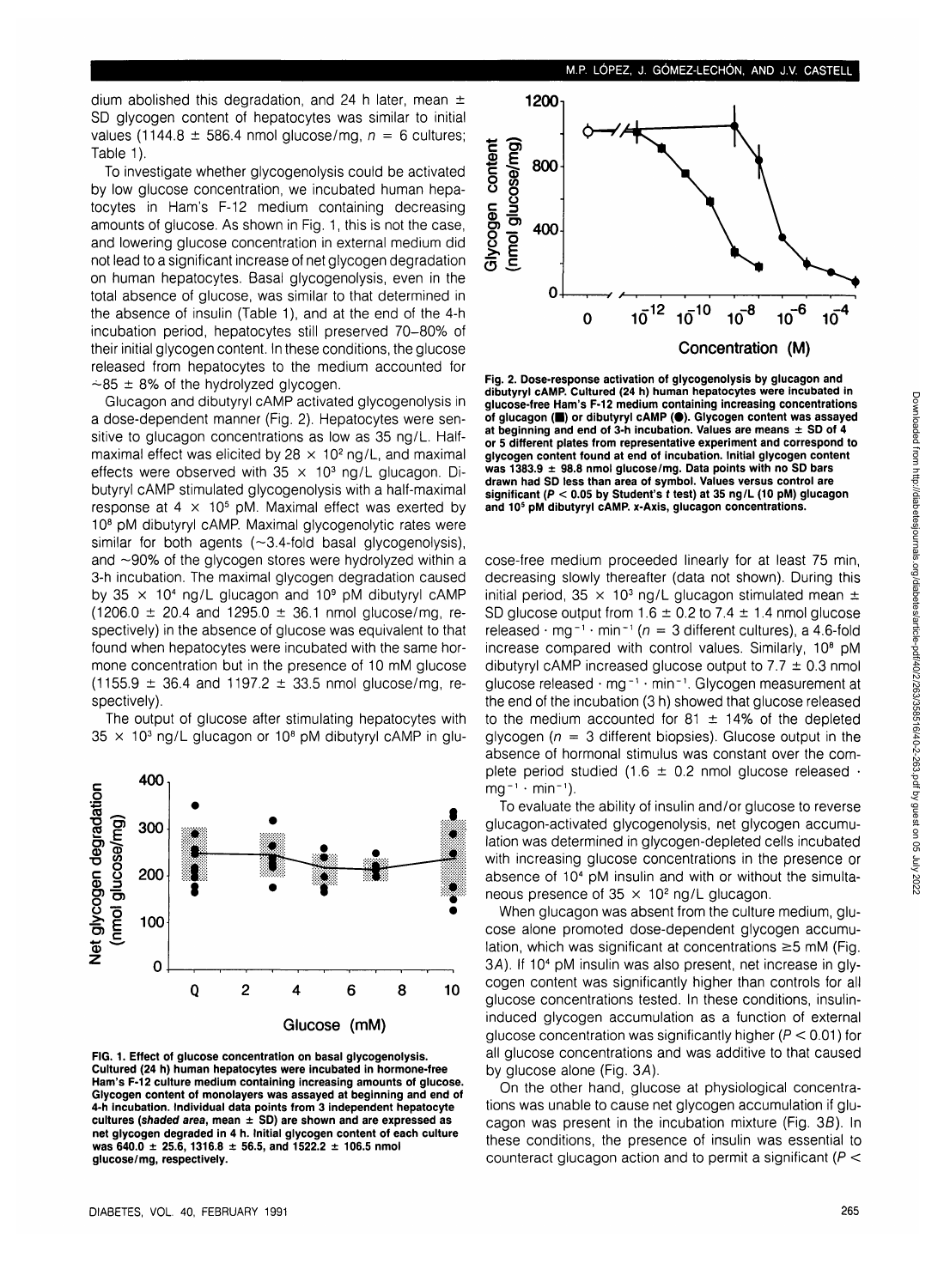

**Fig. 3. Reversal of basal and glucagon-activated glycogenolysis by glucose and insulin. Cultured (24 h) hepatocytes were glycogen depleted by preincubation with 35 x 10<sup>3</sup> ng/L glucagon for 3 h. After extensive washing, glycogen content was determined, and experiment was initiated with addition of fresh Ham's F-12 medium containing** indicated amounts of glucose, with (<sup>\*</sup>) or without ( $\bigcirc$ ) 10<sup>4</sup> pM insulin, in the absence (A) or presence (B) of  $35 \times 10^2$  ng/L glucagon. **Glycogen content was determined after 4-h incubation. Results are expressed as net increases in glycogen content. Data represent mean ± SD value of 3 independent cultures (3-5 plates/culture and variable). Initial glycogen content of each culture was 38.3 ± 10.2, 127.7**  $\pm$  8.5, and 149.7  $\pm$  23.2 nmol glucose/mg, respectively.

0.01) increase in glycogen content for any condition tested. In fact, addition of insulin (10<sup>4</sup> pM) caused a significant  $(P < 0.01)$  net increase in glycogen content even in the absence of glucose (71.5  $\pm$  16.4 nmol glucose/mg) that was equivalent to that caused by the hormone in the same incubation conditions but in the absence of glucagon  $(72.7 \pm 16.5 \text{ nmol glucose/mg})$ . Insulin-induced net glycogen deposition in glucagon-exposed cells increased significantly as a function of external glucose concentration (Fig. 3B).

#### **DISCUSSION**

Different experimental approaches in vivo (3-6) have shown that, during the postprandial state, glycogenolysis accounts for  $\sim$ 75% of overall hepatic glucose output in humans. Major signals for the activation of this process are thought to be decreased blood glucose levels associated with decreased concentration of insulin and enhanced concentration of glucagon in the portal vein (1,2). This study was undertaken to examine the relevance of these factors on the activation of glycogen breakdown in adult human hepatocytes. The metabolic competence, hormone responsiveness, and suitability of the human hepatocyte culture system used in this study have been reported previously (10,11,18,19).

Human hepatocytes in culture retain high levels of glycogen  $(-4.5\%$  of hepatocyte wet wt) similar to those of the liver in fed healthy individuals (1). In the absence of insulin, basal glycogenolysis represents an average value of  $204.5 \pm 104.1$  nmol glucose  $\cdot$  mg<sup>-1</sup>  $\cdot$  4 h<sup>-1</sup> (mean  $\pm$  SD;  $n = 6$  biopsies). Our results have shown that this basal glycogenolysis is insensitive to changes in external glucose (Fig. 1) but results in dose-dependent stimulation by glucagon and dibutyryl cAMP (Fig. 2). Maximal effect (a 3.4 fold increase) was observed with  $35 \times 10^3$  ng/L glucagon,

and, after a 3-h incubation, 90% of the glycogen stores had been mobilized. Glucose output to the culture medium accounted for 80-90% of mobilized glycogen, a situation similar to that found in humans in vivo after administration of pharmacological doses of glucagon (20) or during the postabsorptive state (4).

Blood glucose in a healthy person oscillates from a basal level of  $\sim$ 4-6 mM to postprandial levels that rarely exceed 8 mM. In humans soon after cessation of absorption, glycogenolysis gradually increases, and most of the glycogen stores are depleted in  $\sim$  4 h (21). From in vivo studies, it was assumed that the reduction in insulin levels associated to a fall in blood glucose was the main factor involved in the activation of glycogenolysis in the postabsorptive state, the role of glucagon being less clear (2). The findings that, in human hepatocytes, a decrease of external glucose concentration did not lead to an increase on the glycogenolytic rate on one side (Fig. 1) and that basal glycogenolysis was suppressed by  $10<sup>4</sup>$  pM insulin (Table 1) suggest that hepatocyte basal glycogenolysis is due to a lack of insulin in the incubation medium. However, net glycogen degraded in these conditions (low glucose and in the absence of insulin) was only 20% of initial content after 4 h of incubation, far from that observed in vivo (21). Results in cultured human hepatocytes showing that the presence of glucagon is a necessary component in the rapid activation of glycogenolysis (90% of glycogen stores mobilized within 3 h) suggest that the hormone could be playing the same role during the postabsorptive state in vivo. In agreement with this is the fact that in vivo there is a significant hypoglycemia (25% fall in blood glucose levels) when glucagon secretion is inhibited during the postabsorptive state both in healthy (22,23) and diabetic (24) subjects.

Glucagon effects were observed in vitro at concentrations that can be considered physiologically relevant. Peripheral concentration of glucagon in humans can increase up to three- to fourfold its basal level, with values in the range 50- 300 ng/L (1,25). Glucagon and insulin are secreted into the mesenteric vein and first reach the liver via the portal vein. Because a major proportion of the hormones (50% of insulin and up to 81% of glucagon) are degraded through the first liver passage, its portal concentration must be higher than the peripheral one (1). In fact, it has been shown that liver is exposed to insulin concentrations 3-10 times greater than those determined in the systemic circulation (26). A similar situation must occur for glucagon, and the concentrations of glucagon in this study found to be active on human hepatocytes can be regarded as very close to the concentrations reaching the liver in vivo.

The role of insulin and glucose in the reversion of glycogenolysis was also investigated. Glycogen-depleted hepatocytes were used to simulate the fasting-refeeding transition in humans. As shown in RESULTS, human hepatocytes are sensitive to glucose, which caused a dose-dependent increase of glycogen content in the absence of insulin. Addition of insulin to glucose caused a further increase of glycogen content, but the effect of the hormone was crucial in cells incubated in the presence of  $35 \times 10^2$  ng/L glucagon, where physiological concentrations of glucose were unable to reverse glucagon action. These observations reflect the antagonistic action of insulin on glucagon-activated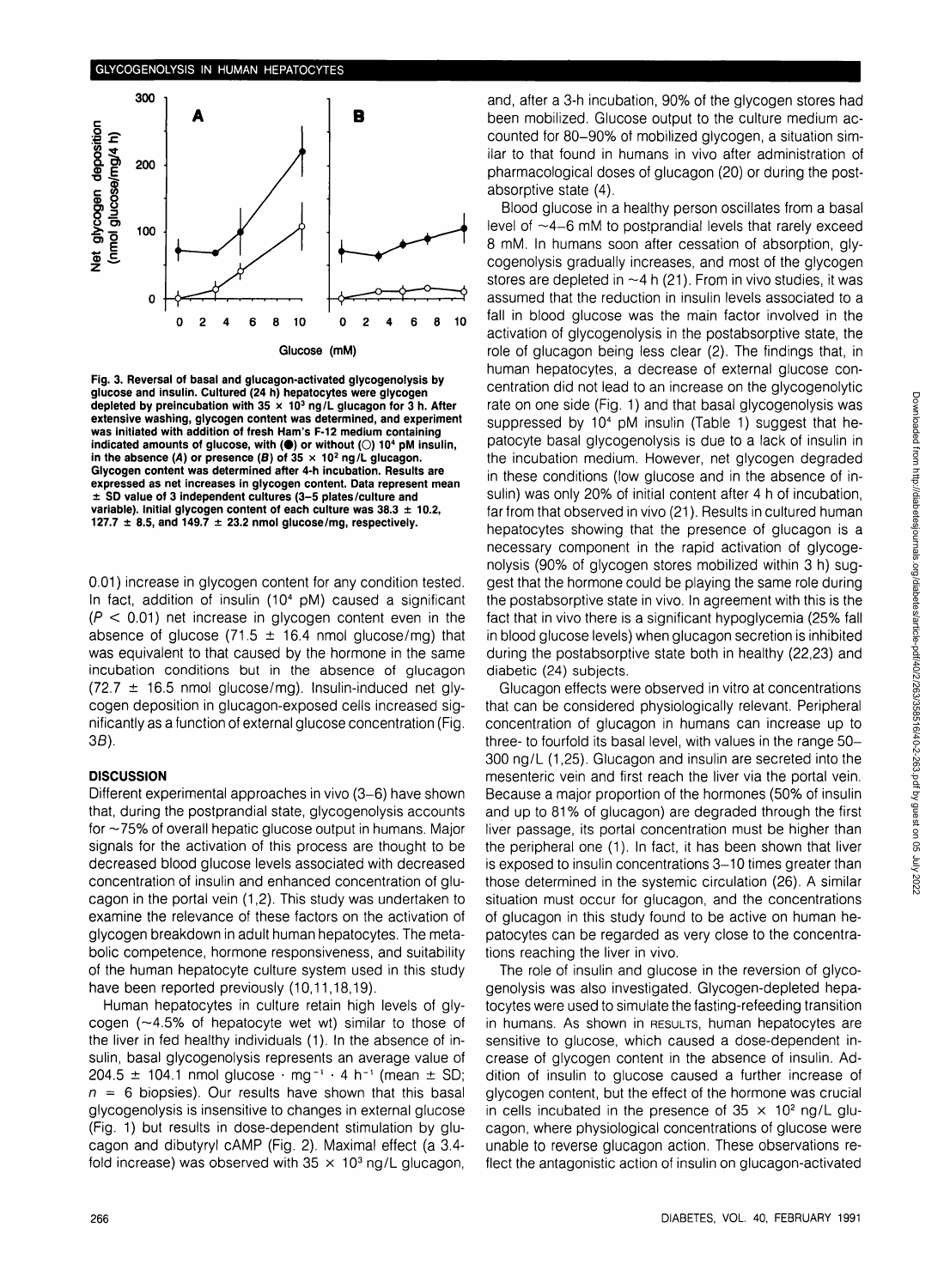glycogenolysis, which was also found in rat hepatocytes  $(27)$ 

In humans, small increments in plasma insulin caused by discrete glucose infusion are thought to be responsible even more than glucose itself for the drastic decrease in liver glucose output (2). Under these circumstances, plasma glucagon levels do not decrease, and insulin acts mainly through inhibition of glycogenolysis (2). In agreement with this, our results in cultured human hepatocytes have shown that insulin, rather than glucose, is able to suppress the action of physiological concentrations of glucagon.

Also noticeable is the effect caused by insulin itself when cells are incubated in the absence of glucose. The increase in glycogen content in these conditions was equivalent whether glucagon was present and has to be the result of hepatocyte utilization of gluconeogenic substrates (such as glutamine, pyruvate, or alanine, which are present in the culture medium) as alternative sources for glucose that, because of an insulin action stimulating glycogen synthesis and blocking subsequent glycogen degradation, may result in net glycogen accumulation. Evidence for the operativeness of this indirect pathway for glycogen synthesis first demonstrated in rat hepatocytes (28) has been shown in human liver in vivo (29-31).

The extrapolation of in vitro results to the complex in vivo organism is always difficult; however, the information obtained from primary cultured human hepatocytes can be valuable and is significant to get better knowledge of the regulation of hepatic metabolism in human liver. In fact, results in this study might have significant implications concerning the use of rat models to study hepatic carbohydrate metabolism in humans. As far as the behavior of cultured cells may reflect the functional activity of hepatocytes in the intact organism, our results support the idea that human hepatocytes strictly depend on glucagon to produce rapid mobilization of glycogen stores, whereas insulin is essential to reverse both basal and glucagon-activated glycogenolysis. This greatly contrasts with what we and others had observed in hepatocytes from fed rats incubated with 5-10 mM glucose (conditions equivalent to those used in this study for human hepatocytes) (14,27,32-35). In rat hepatocytes, basal glycogenolysis (in the absence of glucagon) was extremely high (6-fold that determined herein for human hepatocytes) despite the presence of glucose and insulin at postprandial levels (32). In addition, glycogen-depleted rat liver cells do not accumulate glycogen in response to physiological glucose alone (up to 10 mM), and insulin stimulus is low and transient, followed by a quick degradation of the glycogen accumulated (14,32).

This suggests that glycogenolysis may be a prevalent process in rat hepatocytes, whereas in human hepatocytes, basal glycogenolysis is low, and glucagon is required for a rapid mobilization of glycogen. The existence of interspecies differences in glycogen metabolism between human and rat hepatocytes also anticipates quantitative differences in the regulation of the enzymes involved.

#### **REFERENCES**

**1**. Van Thiel DH: Endocrine function. In The Liver: Biology and Pathobiology. Arias I, Popper H, Schachter D, Shafritz DA, Eds. New York, Raven, 1982, p. 717-44

- 2. Felig P, Sherwin R: Carbohydrate homeostasis, liver and diabetes. In Progress in Liver Diseases. Vol. 5. Popper H, Schaffner F, Eds. New York, Grune & Stratton, 1976, p. 149-71.
- 3. Hultman E, Nilsson L: Liver glycogen in man: effect of different diets and muscular exercise. Adv Exp Med Biol 11:143-51, 1971
- 4. Consoli A, Kennedy F, Miles J, Gerich J: Determination of Krebs cycle metabolic carbon exchange in vivo and its use to estimate the individual contributions of gluconeogenesis and glycogenolysis to overall glucose output in man. J Clin Invest 80:1303-10, 1987
- 5. Nilsson L, Furst P, Hultman E: Carbohydrate metabolism of the liver in normal man under varying dietary conditions. Scand J Clin Lab Invest 32:325-30, 1973
- 6. Dietze G, Wicklmayr M, Hepp U, Bogner W, Mehnert H, Czempiel H, Henftling H: On gluconeogenesis of human liver: accelerated hepatic glucose production by increased precursor supply. Diabetologia **12:555—** 61, 1976
- 7. Hems DA, Whitton PD: Control of hepatic glycogenolysis. Physiol Rev 60:1-50, 1980
- Hers HG: The control of glycogen metabolism in the liver. Annu Rev Biochem 45:167-89, 1976
- 9. Hers HG, Hue L, Van de Werve G, Feliu JE: The homeostasis and hormonal control of the level of glycemia by the liver. In Proc European Symposium on Hormones and Cell Regulation, 1st. Dumont D, Nunez P, Eds. Amsterdam, North Holland, 1977, p. 111-18
- 10. G6mez-Lech6n MJ, L6pez P, Donato T, Montoya A, Larrauri A, Gimenez P, Castell JV: Culture of human hepatocytes from small surgical liver biopsies: biochemical characterization and comparison to in vivo. In Vitro Cell Dev Biol 26:67-74, 1990
- 11. Larrauri A, Fabra R, G6mez-Lech6n MJ, Trullenque R, Castell JV: Toxicity of paracetamol in human hepatocytes: comparison of the protective effects of sulfhydryl compounds acting as glutathione precursors. Mol Toxicol 1:301-11, 1987
- 12. Gómez-Lechón MJ, López P, Castell JV: Biochemical functionality and recovery of hepatocytes after deep freezing storage. In Vitro 20:826-32, 1984
- 13. Ham RG: Clonal growth of mammalian cells in a chemically defined synthetic medium. Proc Natl Acad Sci USA 53:288-93; 1965
- 14. L6pez MP, G6mez-Lech6n MJ, Castell JV: Glycogen synthesis in serumfree cultured hepatocytes in response to insulin and dexamethasone. In Vitro 20:923-31, 1984
- 15. Hassid WZ, Abraham S: Chemical procedures for analysis of polysaccharides. In Methods in Enzymology. Vol 3. Colowick SP, Kaplan NO, Eds. New York, Academic, 1957, p. 34-50.
- 16. Lowry OH, Rosebrough NJ, Farr AL, Randall R: Protein measurement with the Folin phenol reagent. J Biol Chem 193:265-75, 1951
- 17. Werner W, Rey HG, Wielinger HZ: Determination of p-glucose. Anal Chem 252:224-27, 1970
- 18. Castell JV, G6mez-Lech6n MJ, David M, Hirano T, Kishimoto T, Heinrich PC: Recombinant human interleukin-6 (IL-6/BSF-2/HSF) regulates the synthesis of acute phase proteins in human hepatocytes. FEBS Lett 232:347-50, 1988
- 19. Donato T, Gómez-Lechón MJ, Castell JV: Effect of xenobiotics on monooxygenase activities in cultured human hepatocytes. Biochem Pharmacol 39:1321-26, 1990
- 20. Kabadi UM: The association of hepatic glycogen depletion with hyperammonemia in cirrhosis. Hepatology 7:821-24, 1987
- 21. Seifter S, Englard S: Energy metabolism. In The Liver: Biology and Pathobiology. Arias I, Popper H, Schachter D, Shafritz DA, Eds. New York, Raven, 1982, p. 219-49.
- 22. Gerich JE, Lorenzi M, Schneider V, Kwan CW, Karam JH, Guillemin R, Forsham PH: Inhibition of pancreatic glucagon responses to arginine in normal man and insulin-dependent diabetics. Diabetes 23:876-80,1974
- 23. De Vane GW, Siler TM, Yen SSC: Acute suppression of insulin and glucose levels by synthetic somatostatin in normal human subjects. J Clin Endocrinol Metab 38:913-15, 1974
- 24. Gerich JE, Lorenzi M, Schneider V, Karam JH, Rivier J, Guillemin R, Forsham PH: Effects of somatostatin on plasma glucose and glucagon levels in diabetes mellitus. N Engl J Med 291:544-47, 1974
- 25. Lamer J: Insulin and oral hypoglycemic agents: glucagon. In The Pharmacological Basis of Therapeutics. Goodman A, Goodman LS, Rail TW, Murad F, Eds. New York, Macmillan, 1985, p. 1490-516
- 26. Blackard WG, Nelson NC: Portal and peripheral vein immunoreactive insulin concentration before and after glucose infusion. Diabetes 19:302- 306, 1970
- 27. Hartmann H, Probst I, Jungermann K, Creutzfeld W: Inhibition of glycogenolysis and glycogen phosphorylase by insulin and proinsulin in rat hepatocyte cultures. Diabetes 36:551-55, 1987
- 28. Katz J, McGarry JD: The glucose paradox: is glucose a substrate for liver metabolism? J Clin Invest 74:1901-904, 1984
- 29. Magnusson I, Chandramouli V, Schumann WC, Kumaran K, Wahren J, Landau BR: Quantitation of the pathways of hepatic glycogen formation on ingesting a glucose load. J Clin Invest 80:1748-54, 1987
- 30. Radziuk J: Hepatic glycogen in humans. I. Direct formation after oral and